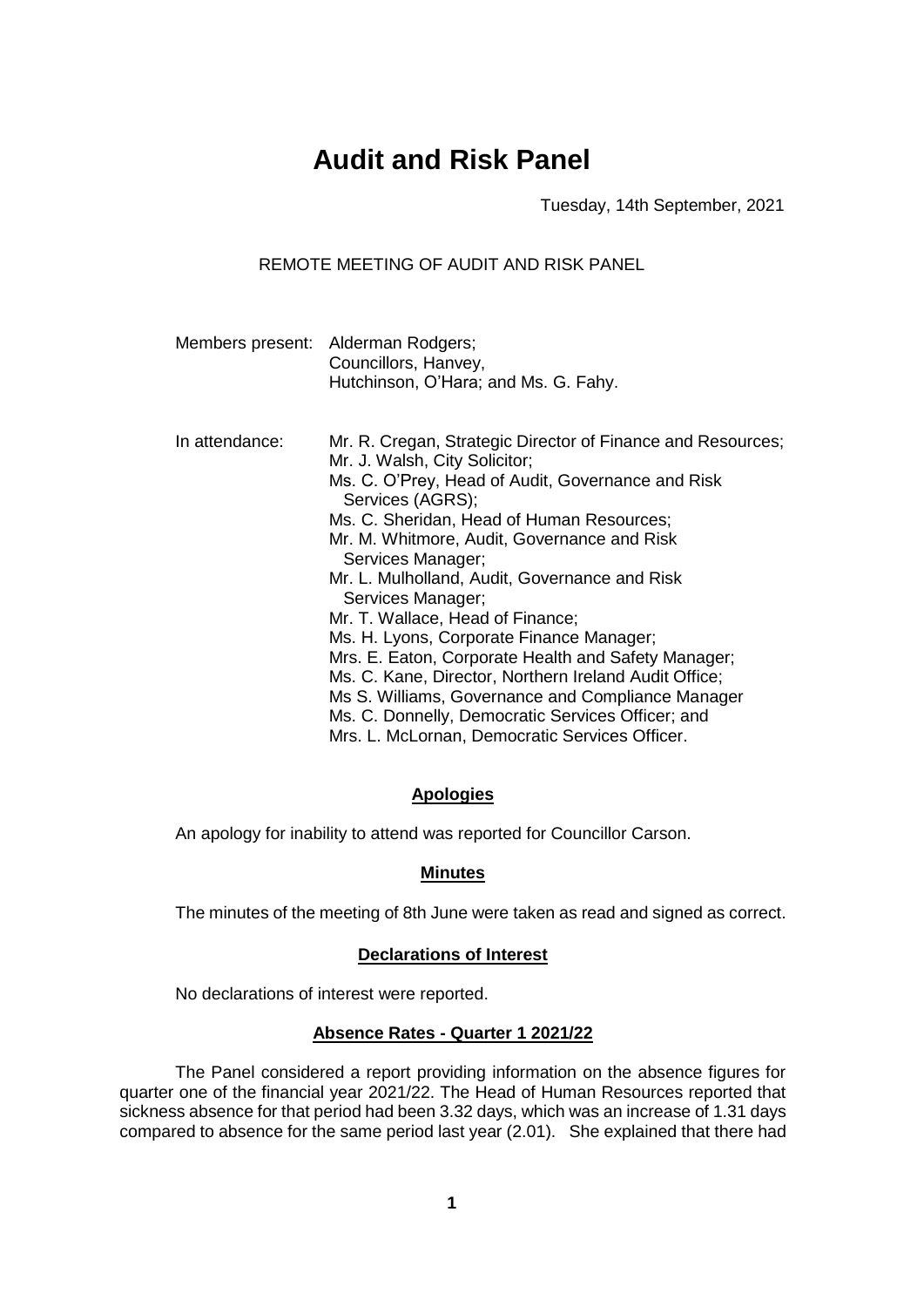been a decrease in the number of staff with no recorded absences and a significant increase in absence classified as long term (20+days) this period in comparison with the same period last year.

The Panel was advised that, when COVID-19 related absences had been deducted from the quarter one figure of 3.32 days, the figure further reduced to 2.93 days against the agreed corporate target for a reduction of 9.7% or 2.77 days per full time employee.

She explained that depression, stress and anxiety equated to 36 % of all days lost due to sickness absence, however, 64% of these absences related to personal stress and that, musculo-skeletal related absence accounted for 19% of all days lost due to sickness absence.

The Head of Human Resources explained that, in quarter one of the 2021/22 financial year, 439 employees were off due to sickness absence, which equated to 6684.35 days and that discretion had been applied to 29 of these employees. The Members were advised that the range of reasons for discretion were as follows:

- Underlying medical condition / Disability (137.72 days or 24.60%);
- Bereavement (116.54 days or  $20.81\%$ );
- Unresolved ER issues (70.59 days or 12.61%);
- Personal Stressors:
- Industrial Injury;
- Surgery and recovery; and
- Broken bone(s).

The Panel was advised that there were fortnightly compliance meetings with each department to discuss and address issues such as, delayed scheduling or failure to organise absence review meetings, delayed referral to Occupational Health or Employee Counselling and failure to update actions taken on the corporate absence management system.

The Members were advised that 42.09% of absence had been recorded as disability related, 70.26% of which was managed as long term and the use of discretion had been considered in such cases. She pointed out, however, that long COVID was a new type of absence and was being recorded as potentially disability related, and accounted for 8% of disability related absences in quarter one. In respect of COVID related absence, she advised that 35 employees had been recorded as absent due to COVID-19 and accounted for 11.77% of the total absence figure for quarter one.

With regards to the review of the Council's attendance policy, she explained that the review, which had commenced in 2018, had recommenced following a pause due to the pandemic. She added that Trade Unions had objected to any review of attendance policy during the public health crisis, however, the Corporate Management Team had agreed that the consultation should continue.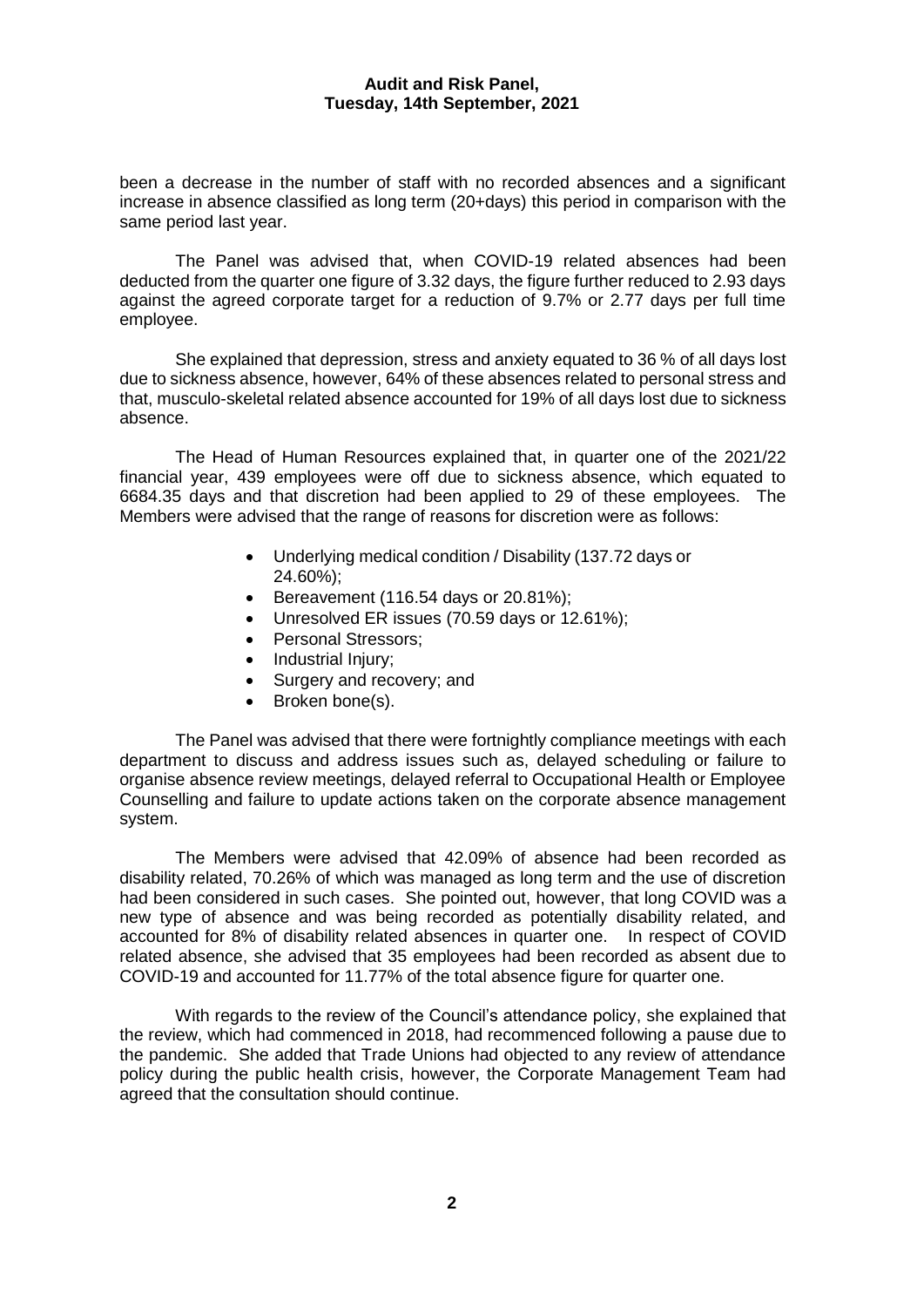She reported that a number of Stage 4 and Final Absence Hearings had taken place during quarter one, and summarised that:

- 11 employees met the trigger for a Stage4/FAH in quarter one;
- One employee resigned prior to a Stage4/FAH being scheduled;
- Discretion was used not progress five of the cases to Stage4/FAH due to:
	- significant personal stressors (1);
	- complex long term COVID cases (2); and
	- the requirement for additional medical information (2);
- Five employees attended a Stage 4 / FAH;
- Three employees were dismissed; and
- Two employees were re-issued with stage three warnings.

She further advised that, in addition to the above eleven cases, there had been a further two final absence hearings conducted in relation to employees who had met the trigger prior to April 2021.

The Head of Human Resources stated that Corporate HR would continue to monitor departmental compliance with the attendance policy and that non-compliance issues, in relation to the final stages of the attendance policy, would be raised with departmental senior management when necessary.

She further added that she had undertaken a benchmarking exercise with other Councils in Northern Ireland, and she reported that, of the other Councils who had responded, they had all seen a similar trends in absence rates during quarter one.

The Members of the Panel raised some queries regarding the root cause for the increased level of absence and the Head of Human Resources indicated that she would undertake a deeper analysis of the statistics and bring this to a future meeting of the Panel. The Members of the Panel agreed to note the content of the report.

# **Update on Corporate Health and Safety Performance Report**

The Corporate Health and Safety Manager provided the Panel with an update in relation to the Council's Health and Safety Performance during quarter one of the 2021/22 financial year. She reviewed the progress which had been achieved in relation to the key performance indicators by each department.

She pointed out to the Panel that the Council had fully implemented 12% of its health and safety actions and 28% of its fire safety actions which had been due at the end of quarter one, however, she added that it had been expected as this was the normal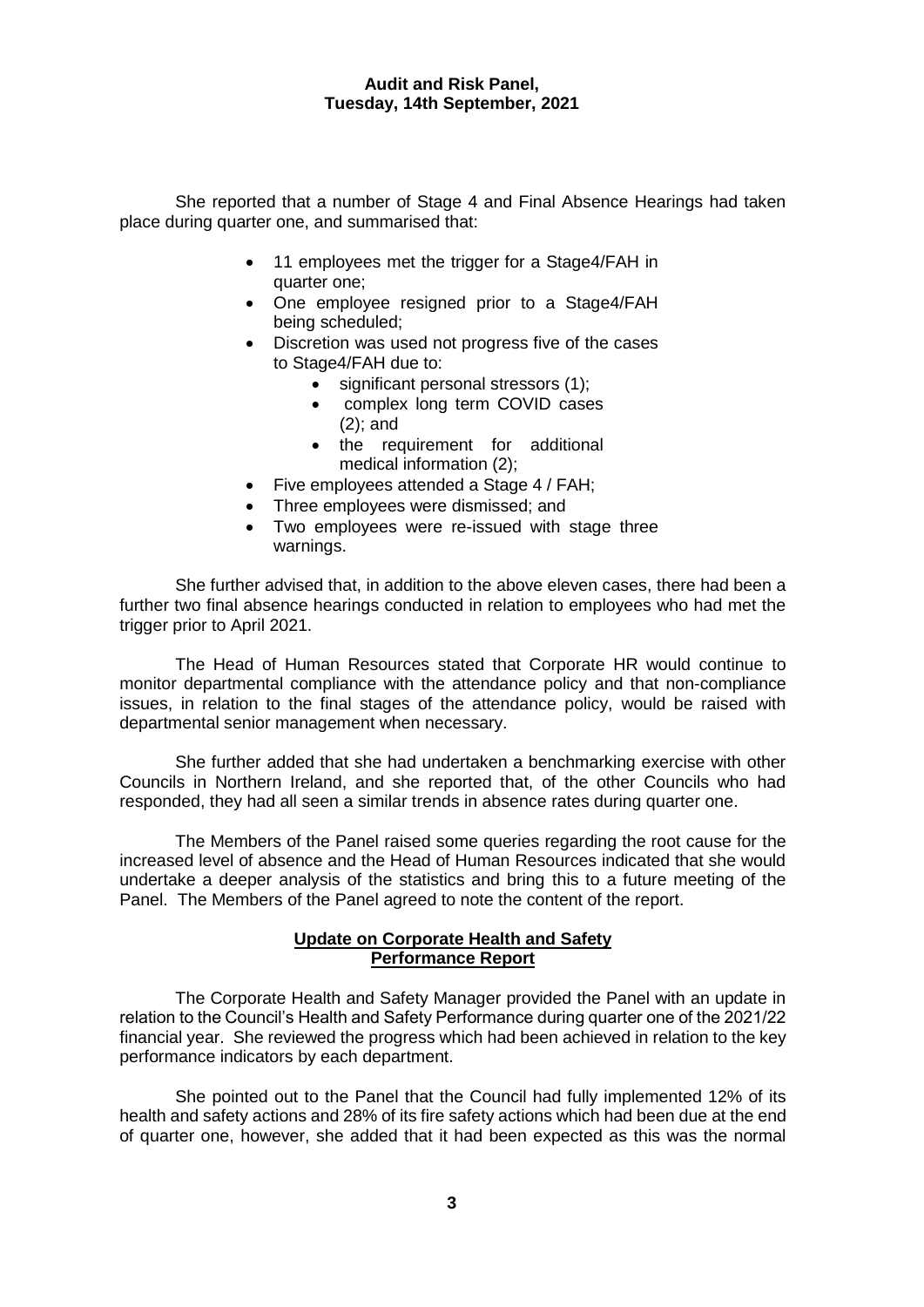position in the first quarter of a financial year due to few new actions and a number of more challenging actions which would carry over from the previous year.

She reported that employee accidents were 22, an increase of one from the previous quarter. She pointed out that the accidents were mostly attributed to injuries from manual handling and slips trips or falls. She further reported that there had been eight non-employee accidents, a decrease of one from the previous quarter, six of which were injuries as a result of a slip, trip or fall and that whilst RIDDOR accidents had increased by since the previous quarter, work related violence incidents had decreased by three. In relation to the work-related violence and the two incidents involving threatening behaviour, the Panel queried whether the PSNI had been involved. The Corporate H&S Manager indicated that she would report back to the Panel on this matter.

With regards to COVID-19, she reported that the Corporate Health and Safety Unit would continue to support the Council's Recovery Co-ordination Group and individual service managers to comply with evolving government guidance and to ensure the health and safety of Council staff and members of the public.

The Panel agreed to note the content of the report.

# **Northern Ireland Audit Office (NIAO) – Financial Statement of Accounts**

The Members of the Panel considered the undernoted report:

# **"1.0 Purpose of Report or Summary of main Issues**

**The purpose of this report is to present to the Audit and Risk Panel, the Statement of Accounts of the Council, including the Annual Governance Statement, for the period ending 31 March 2021.**

**The Statement of Accounts are an important element of the council's overall corporate governance framework as they provide assurance to Members and ratepayers on the stewardship of the council's finances and its financial position.**

**The Statement of Accounts for the year ended 31 March 2021, as attached, have been prepared in line with the Code of Practice on Local Authority Accounting in the United Kingdom 2020/21 based on International Financial Reporting Standards and the Department for the Communities Accounts Direction, Circular LG 08/21 dated 11 March 2021 and 24 June 2021.**

**I can confirm that the Statement of Accounts for the year ended 31 March 2021 has been prepared in the form directed by the Department for the Communities and in my opinion the**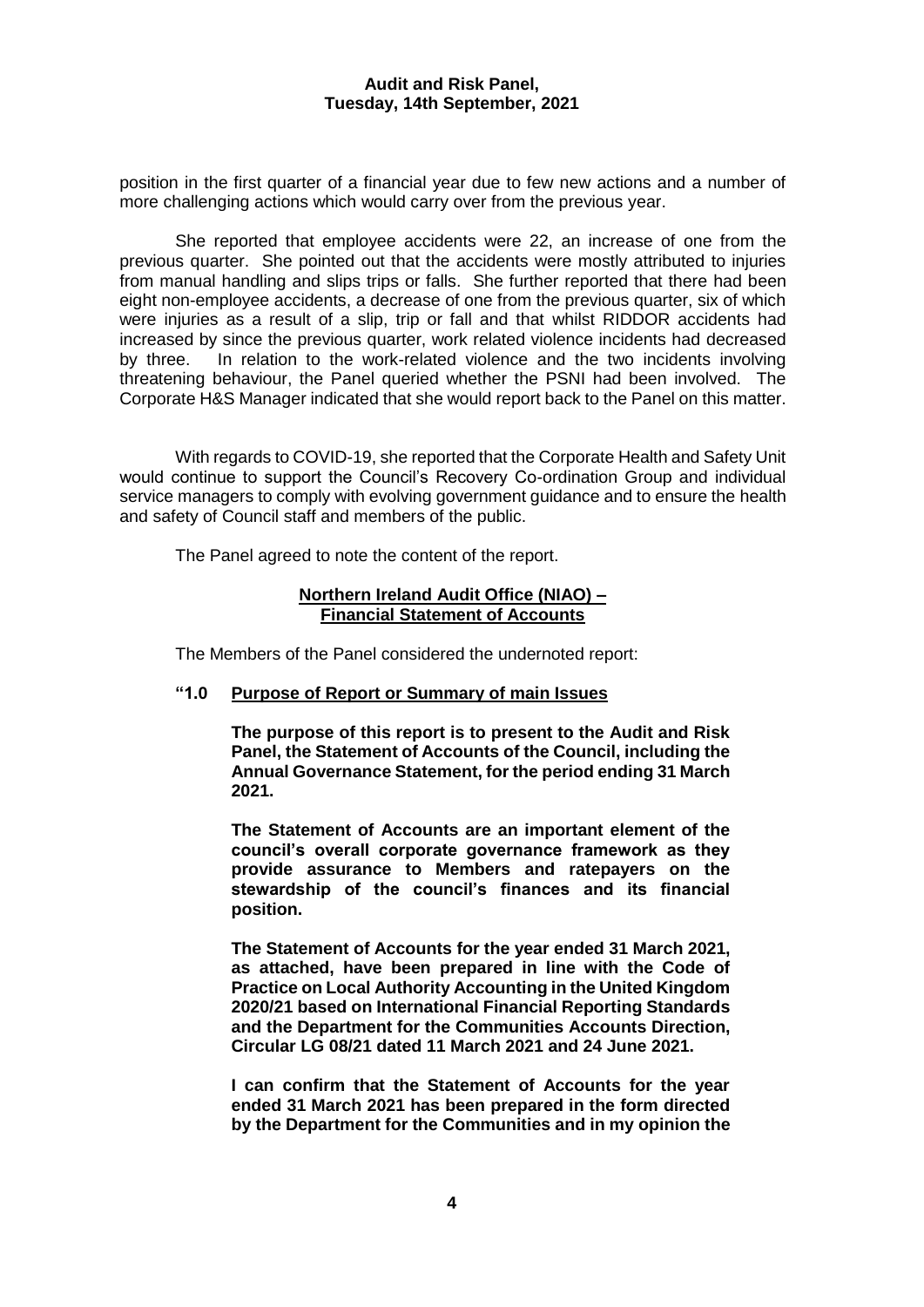**Statement of Accounts give a true and fair view of the income and expenditure and cash flows for the financial year and the financial position as at the end of the financial year.**

#### **2.0 Recommendations**

**The Panel is asked to recommend that the Strategic Policy and Resources Committee approve the Council's Statement of Accounts and incorporated Annual Governance Statement for the year ended 31 March 2021.**

# **3.0 Main report**

# **Key Issues**

# **Audit Opinion**

**It is the Local government Auditors' opinion that:**

- **• the financial statements give a true and fair view, in accordance with relevant legal and statutory requirements and the Code of Practice on Local Authority Accounting in the United Kingdom 2020-21, of the financial position of Belfast City Council as at 31 March 2021 and its income and expenditure for the year then ended; and**
- **• the statement of accounts have been properly prepared in accordance with the Local Government (Accounts and Audit) Regulations (Northern Ireland) 2015 and the Department for Communities directions issued thereunder; and**
- **• the part of the Remuneration Report to be audited has been properly prepared in accordance with the Department for Communities directions made under the Local Government (Accounts and Audit) Regulations (Northern Ireland) 2015; and**
- **• the information given in the Narrative Report for the financial year ended 31 March 2021 is consistent with the financial statements.**

# **Reserves**

# **General Fund**

**The credit balance on the General Fund has increased to £54,924,106 (of which £40,929,092 relates to specified reserves). The movement on the reserves balance is summarised in Table 1 below:**

*Table 1: Summary of Reserves Position*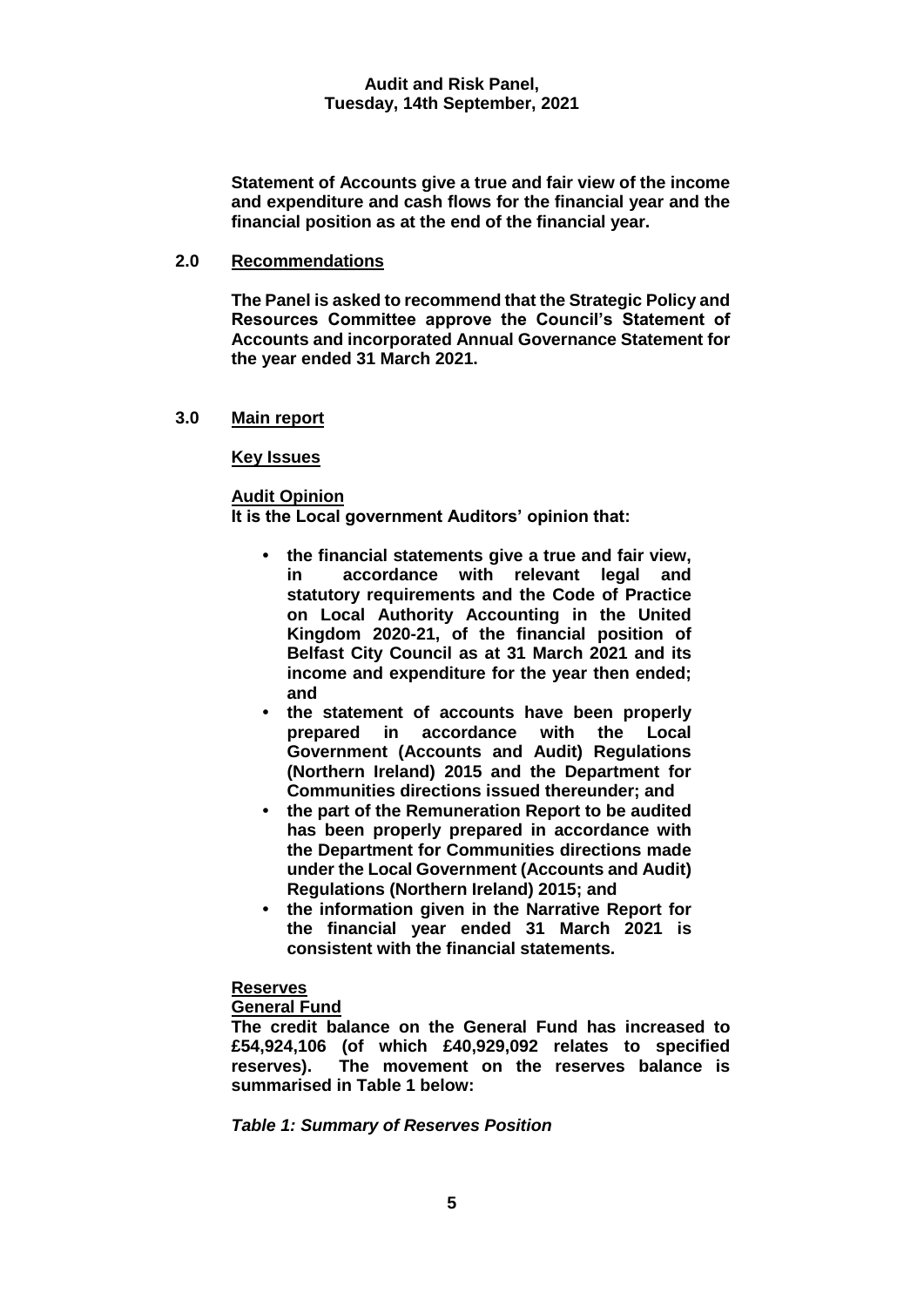| <b>Opening Balance</b>                | £28.7m  |
|---------------------------------------|---------|
| In year movement in reserves          | £26.2m  |
| <b>Closing Balance</b>                | £54.9m  |
| <b>Specified Reserves at year end</b> | £40.9m  |
| <b>Balance Available</b>              | £14 $m$ |

# **Capital Fund £19,296,139**

**The Capital Fund is made up of the Belfast Investment Fund (£1,908,136). The fund has been created to support key partnership projects to regenerate Belfast and help lever substantial funds from other sources, the Local Investment Fund (£1,056,624) to fund smaller local regeneration projects, the City Centre Investment Fund (£13,408,897) to support the Belfast City Centre Regeneration Investment Plans, the Social Outcomes Fund (£2,922,482) to support City Centre projects which might not generate a direct financial return but would enhance the overall City Centre offer and support and attraction of investment.**

# **Neighbourhood Regeneration Fund £8,000,000**

**This fund was created from the Belfast Investment Fund, to support neighbourhood regeneration and tourism projects in local neighbourhoods.**

#### **Leisure Mobilisation Fund £630,245**

**This fund is to support the Leisure Transformation Programme and will cover programme level costs including communications, engagement and procurement costs.**

#### **Capital Receipts Reserve £7,962,458 and Deferred Capital Receipts £342,300**

**These are capital receipts which have originated primarily from the sale of assets and which have not yet been used to finance capital expenditure.**

#### **Other Fund Balances and Reserves £1,091,532**

**This relates to the Election Reserve (£379,435) which has been set up to smooth the cost of running council elections, the BWUH Subvention Fund (£436,402) to support national and international organisations in bringing their conferences to Belfast and the BWUH Sinking Fund (£275,695) to support planned maintenance and future capital works at the new exhibition centre.**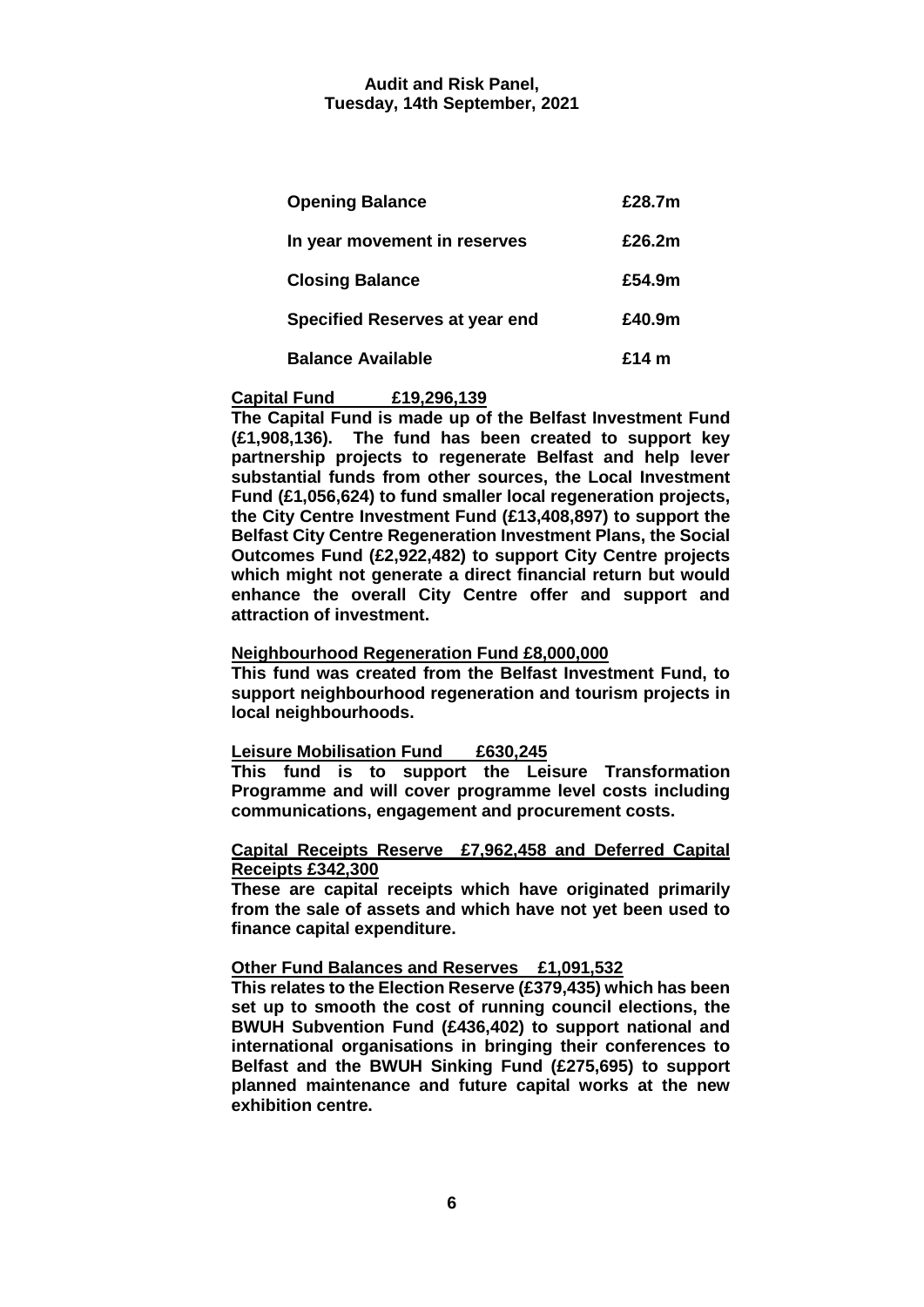# **Debt**

**The overall level of trade debtors had been decreasing over the last ten years. Whilst, the COVID 19 pandemic had an impact on overall debt levels which now stand at £5.2m at 31 March 2021 compared to £4m at 31 March 2011, the increase is mainly due to an increase in public authority debt at year end. An analysis of trade debtors, inclusive of VAT, for the last two years is shown below:**

|                        | 31 March 2021 | 31 March 2020 |
|------------------------|---------------|---------------|
| Less than three months | £3,963,319    | £3,239,834    |
| Three to one year      | £481,307      | £614,739      |
| More than one year     | £772,373      | £218,298      |
| Total                  | £5,216,999    | £4,072,871    |

# **Creditors**

**The Department for Communities has set councils a target of paying invoices within 30 days. During the year the council paid 51,593 invoices totalling £154,605,481.**

**The average time taken to pay creditor invoices was 17 days for the year ended 31 March 2021. The Council paid 39,959 invoices within 10 days, 48,218 invoices within 30 days, and 3,375 invoices outside of 30 days. The council endeavours to process invoices as quickly as possible and has an improvement plan to support this process.**

# **Annual Governance Statement (AGS)**

**The Statement of Accounts include the Annual Governance Statement (AGS) for the year 2020/21, which has been prepared in line with the Accounts Directive provided by the Department for Communities, NIAO guidance and is consistent with the principles of the CIPFA/SOLACE Framework 'Delivering Good Governance in Local Government'. Specifically the AGS sets out:**

- **scope of responsibility of the Council in relation to governance**
- **the purpose of the governance framework**
- **the governance framework in place**
- **review of effectiveness of the governance framework**
- **update on the significant governance issues from prior year**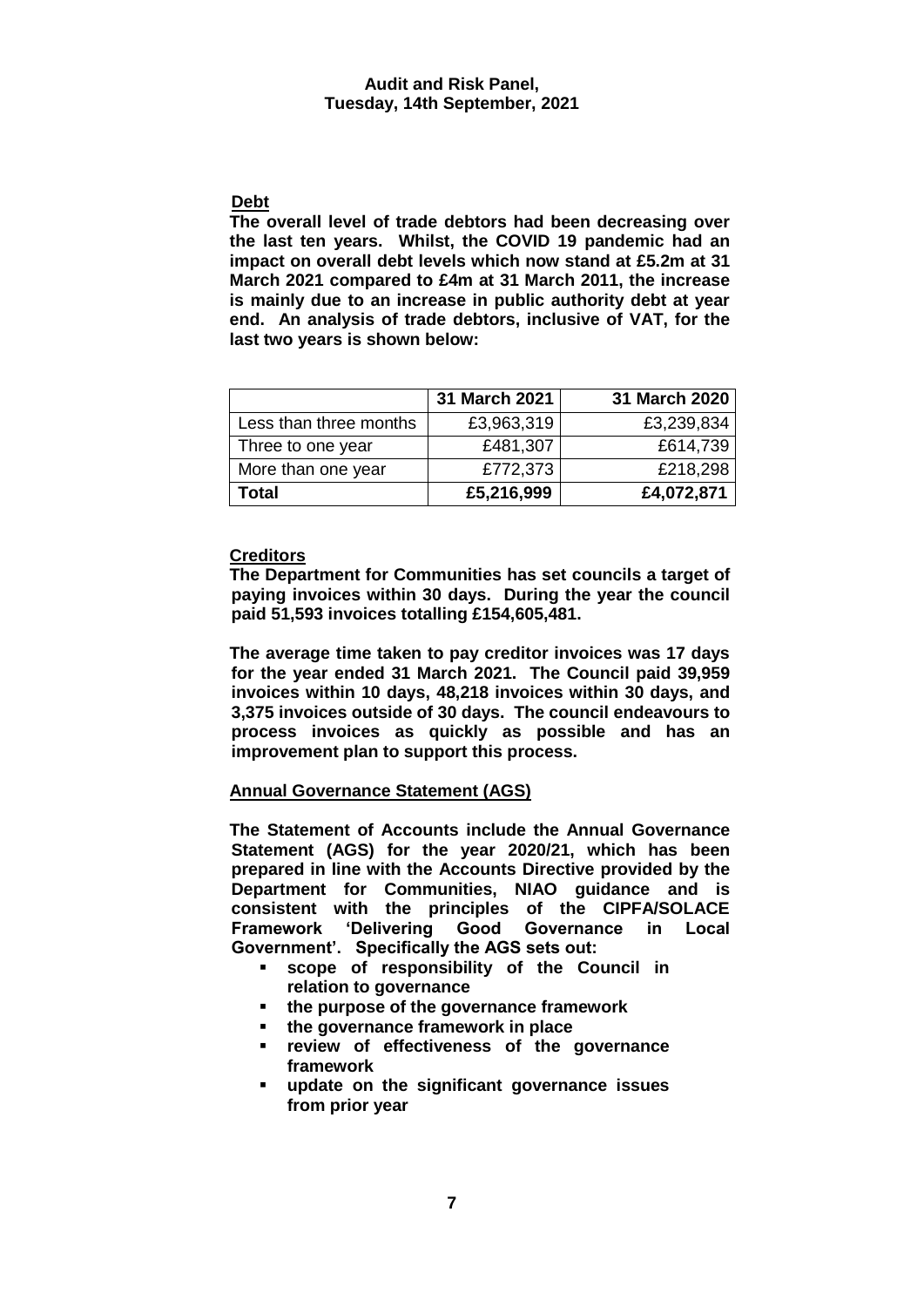**significant governance issues to be disclosed for current year**

**The AGS is approved by the Chair of the Strategic Policy and Resources, the Chief Executive and the Director of Finance and Resources. It is subject to review by the LGA (NIAO) as part of their annual audit.**

#### **Financial & Resource Implications**

**None**

# **Equality or Good Relations Implications/Rural Needs Assessment**

#### **None**

The Panel commended the Finance team and the NIAO on the production of the financial accounts and the results of the audit and agreed to recommend that the Strategic Policy and Resources Committee approve the Council's Statement of Accounts and incorporated Annual Governance Statement for the year ended 31st March 2021.

# **Northern Ireland Audit Office (NIAO) – Draft report to those charged with governance**

The Members of the Panel reviewed the contents of the NIAO Draft Report to those charged with Governance, which summarised the system and control issues which had arisen during its 2020/21 audit which included recommendations for management action.

Ms. Kane, Director, Northern Ireland Audit Office, pointed out that management had not had the opportunity to provide comments and/or actions to address the issues raised in the Local Government Auditor's report for 2020/21, and that they would be presented to the Panel at its meeting in December.

She reported that the audit was ongoing and was due to be completed after the NIAO received the final signed Statement of Accounts and it was anticipated that the Local Government Auditor would certify the 2020/21 statements with an unqualified opinion. She stated that it was an incredible achievement to both prepare the accounts and complete the audit by the end of September 2021, considering the public health crisis.

She highlighted the comments in the report regarding her correspondence with the Chief Executive in respect of the Summer Community Diversionary Festival Programme 2021, to receive assurances around how the programme was to be administered.

She pointed out to the Members that the audit had identified one priority three recommendation, that being a cut off issue where she had recommended a review of all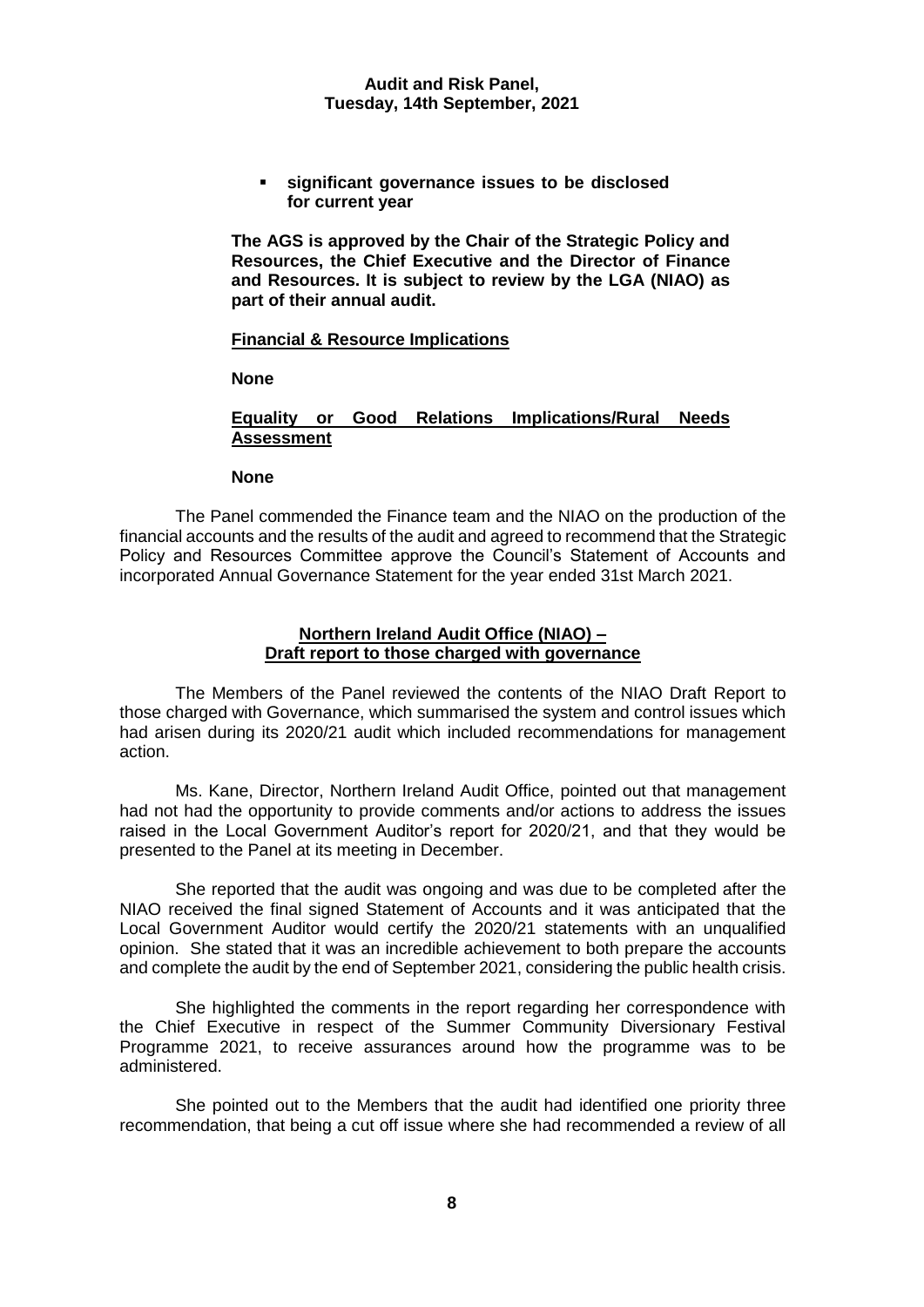significant invoices at year end to ensure that they were correctly captured in the statement of accounts. She added that a detailed response to the draft management letter, identifying timescales and responsible officers, would be brought to a future meeting of the Panel.

In response to a question by a Member regarding usable resources, Mr Wallace informed the Panel that the usable reserves have increased significantly, due to the additional COVID-19 response monies which had been received and the impact of some services not being operational for a portion of the previous financial year.

After further discussion, it was Moved by Councillor Hutchinson, Seconded by Councillor Hanvey,

That the Members of the Panel agree to note the content of the report and accept the uncorrected misstatements as set out in the draft Report to those charged with Governance.

The Members of the Panel agreed to accept the proposal and it was declared carried.

# **AGRS - Progress Report June 2021 – August 2021**

The Head of Audit, Governance and Risk Services gave the Panel an overview of the work that had been completed in the period and summarised the main findings from the following assurance audits finalised in the period:

- Corporate Risk Review City Centre Regeneration; Followup review of the Zoo action plans;
- Corporate Risk Review Waste Management and; Belfast Waterfront & Ulster Hall (BWUH) Ltd.

Regarding the two audits of the management of the corporate risks on City Regeneration and Development and Waste Management, the Head of AGRS highlighted that more detailed internal audit of these areas are included in the agreed audit plan for 2021/22.

She provided the Panel with an update on the review of the project management arrangements in place for the Planning Portal, pointing out that the progress being made by the Council's project team was directly reliant on the progress being made by the regional project team.

She also summarised the work that AGRS had undertaken to facilitate a workshop, with the key internal stakeholders, on the Intelligent Client Function (ICF) and how this helped inform the recent decision of the Council to take on responsibility for the ICF.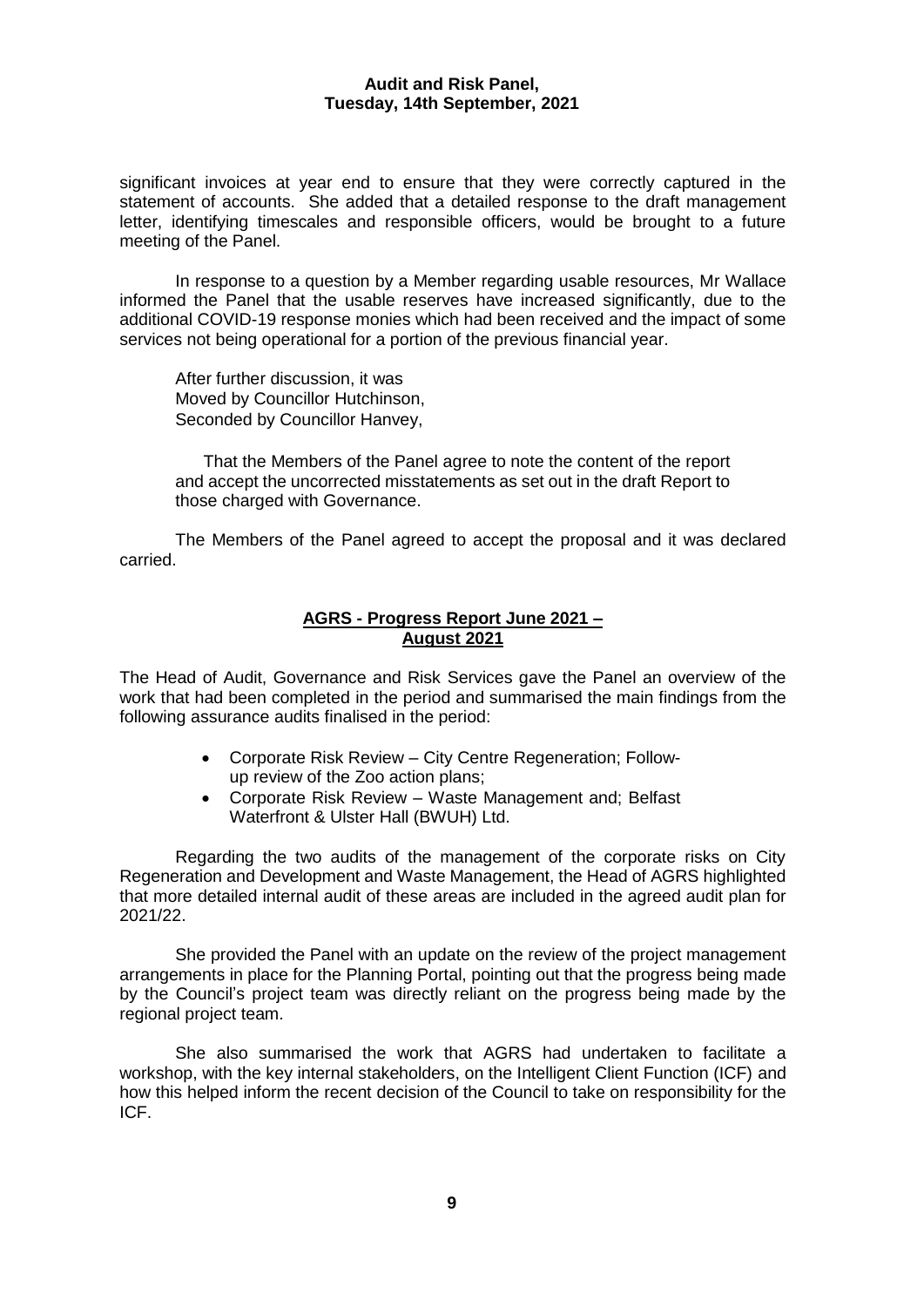The Head of AGRS outlined the following audits that were in progress or the reports that were currently being agreed with management:

- Police and Community Safety Partnerships (PCSPs) (draft report prepared);
- Externally funded projects compliance with letters of offer (draft report prepared);
- Payroll (draft report prepared);
- Grants (draft report prepared);
- Local Full Fibre Networks (draft report prepared);
- Off Street Car Parking (draft report prepared);
- Procurement and contract management (fieldwork): and
- Fleet management (fieldwork)

She updated the Panel on a number of instances where management had asked for AGRS to delay commencement of audits due to ongoing pressures on their resources as a result of the pandemic, organisational recovery work, business as usual work and approaching deadlines for important programmes and projects, and how AGRS would continue to monitor progress against plan.

She provided the Panel with a high-level summary of whistleblowing/fraud investigations along with the range of work that had been done to increase Fraud Risk Awareness. With regard to the National Fraud Initiative (NFI), the Head of AGRS provided the Panel with a summary of the outcome of the investigation of the matches to date.

Following a number of questions by the Members, the Panel agreed to note the AGRS Progress Report for the period June to August, 2021 and stressed the need for no further delays to delivery of the internal audit plan for the year.

# **High Priority Recommendations Monitor – Update Report**

The AGRS Manager provided the Members of the Panel with an update on the implementation of high priority audit actions and the analysis of the underlying reasons for delays in implementation, following the recent Recommendations Monitoring exercise.

He explained that, at the start of this exercise, there were 68 outstanding (overdue) high priority actions and that 5 of these actions had been closed (either because they were fully implemented or are now no longer applicable). Of the 63 high priority actions that remained outstanding, 38 (or 60%) of these had been partially implemented.

He summarised and provided examples of the five main reasons for delays in implementation as being: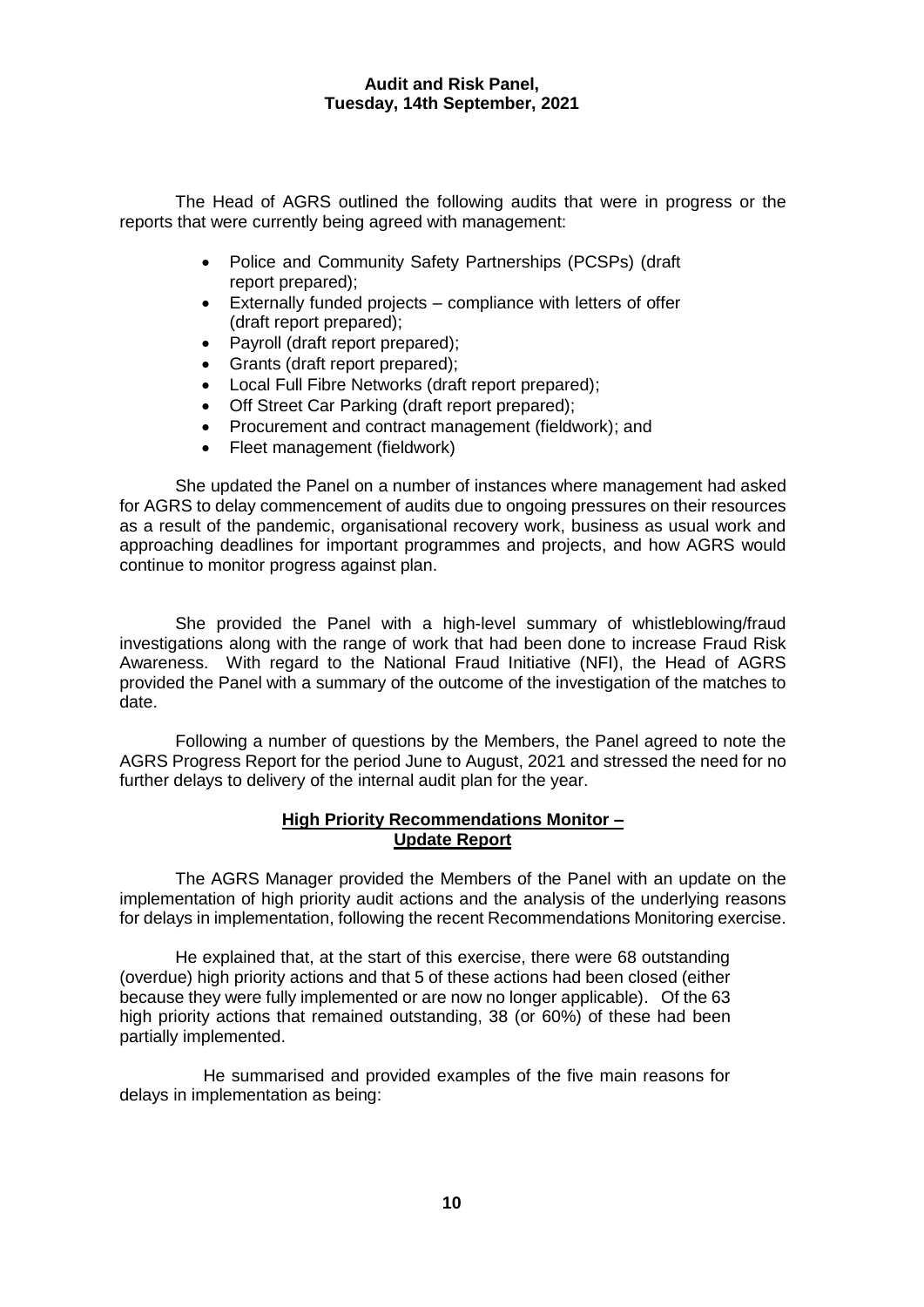- ongoing pressures on resources in services and departments, combined with prioritisation of other work;
- actions where implementation of the outstanding actions was dependent on the implementation of a new IT system;
- delays associated with the pandemic (including furlough, absence etc) and ongoing operational recovery;
- actions where implementation was dependent on the development, approval and implementation of a strategy or business plan
- actions where implementation is dependent on the outcome of ongoing departmental or service reviews

In terms of ongoing risk exposure, he noted that these actions were assigned a high priority rating at the time of the audit report, some of which date back some years. While management have accepted the continuing importance of implementing these actions, the level of risk associated with the actions may not necessarily be the same as it was at the time of the audit, either through the passage of time, or because management have in many cases implemented interim measures to help manage the risk until the actions are fully implemented.

He went on to explain as part of this review, AGRS clarified management's expectation for progress towards implementation. This indicated that management expect more than half of the outstanding high priority actions to be implemented within the current financial year, with a further 30% expected to be implemented in the next financial year.

He indicated that AGRS would undertake the next exercise in January/February, and would report to the Assurance Board/ Audit & Risk Panel in March 2022.

The Members of the Panel agreed to note the update on the progress made by management to implement high priority audit recommendations and the analysis of the underlying reasons for delays in implementation.

# **Corporate Risk Management Update for quarter-end June 2021**

The Head of AGRS presented the Members of the Panel with a summary of the key updates from the risk review for the quarter-end June 2021 and updated the Panel on compliance with the Risk Strategy, based on the assurance statements for quarterend June 2021, completed by senior management. She provided the Audit and Risk Panel also with an update on business continuity management arrangements.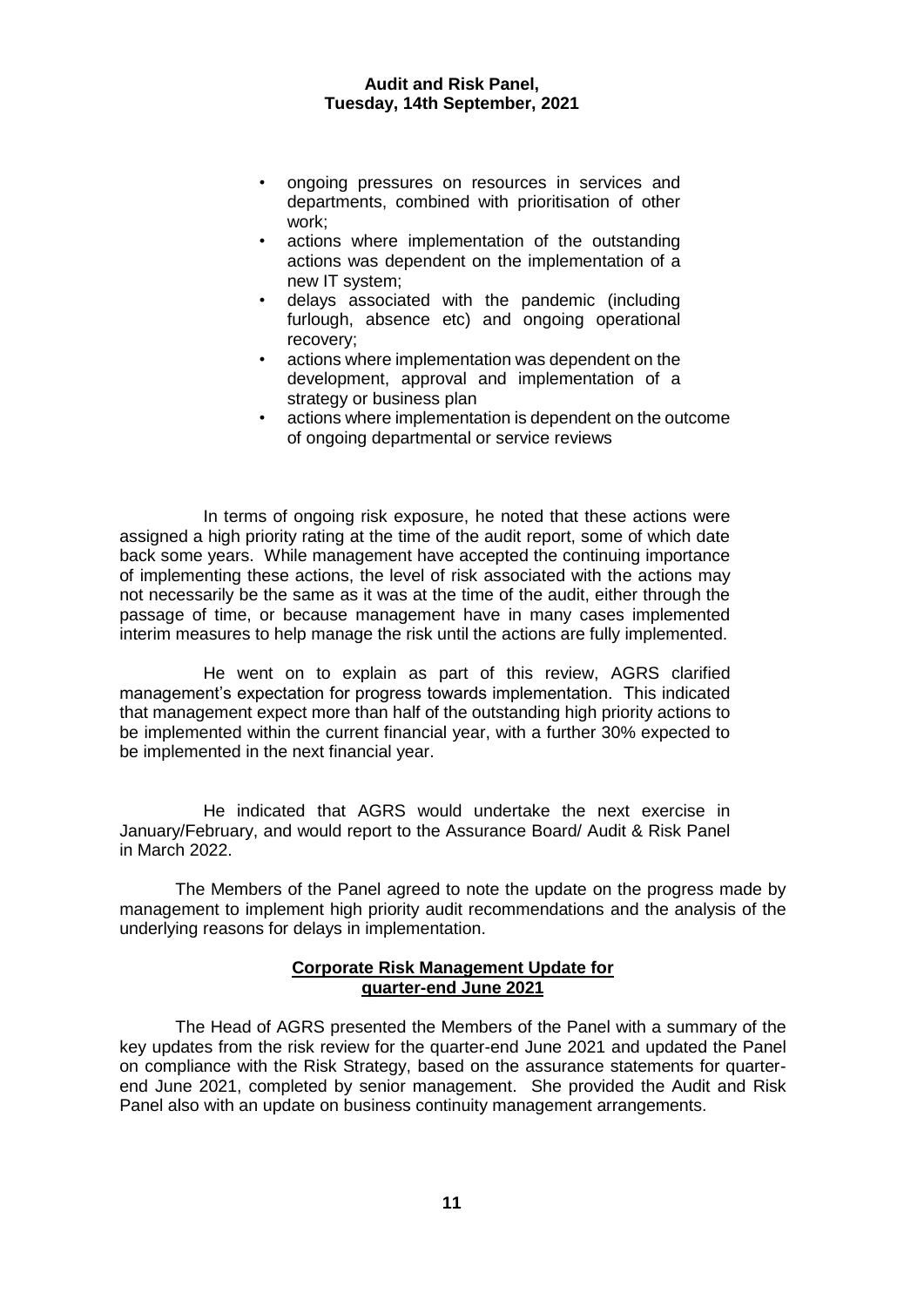She directed the Panel to the Corporate Risk Management Dashboard for the quarter-end June 2021 which sets out:

- Corporate risk analytics risks reviewed, risks by category, risks within risk appetite, risk actions implemented / not yet due / overdue, movement in risk assessment;
- Key corporate risk updates for the quarter; and
- For each corporate risk, a summary of progress made to manage the risk and actions implemented in the quarter

The Head of AGRS provided the Panel with an update on the following corporate risk updates:

- Local Development Plan;
- Climate Change:
- Resillience Strategy; and
- Developing a Data Driven Approach to delivering the Belfast Agenda.

She informed the Members that risks had been assessed except the risks on Climate Change, City Risks / Resilience Strategy and Asset Management and that, the risk on Climate Change had not been assessed due to the Climate Commissioner's proposal that this risk was refocused and, subject to agreement, a new risk action plan would need to be developed and the new risk assessed.

She added that the risk on Resilience Strategy had not been assessed as it required review to reflect the next phase. Regarding Asset Management, due to other higher priorities, the Director of Physical Programmes had been unable to take forward the piece of work that was required to prepare a report for CMT, with an outline plan for improving the management of BCC assets. She further added that a working group would be convened to fully scope what was required, in advance of a formal Asset Management Board being established.

Regarding the Quarterly Assurance Statements on compliance with the risk management strategy, the Head of AGRS explained that these statements, from members of CMT, provided assurance to the Panel on the management of corporate risks, Covid-19 service recovery risk assessments and maintenance of internal controls systems, including temporary expenditure control measures.

She went on to explain that some issues had been raised in these statements along with the action that management intended to take to manage these issues.

In terms of the Business Continuity Management (BCM) update, the Head of AGRS reported that, as at 17th August 2021, all of the 15 critical services, except for Bereavement Services, had reviewed and updated their BCM plans.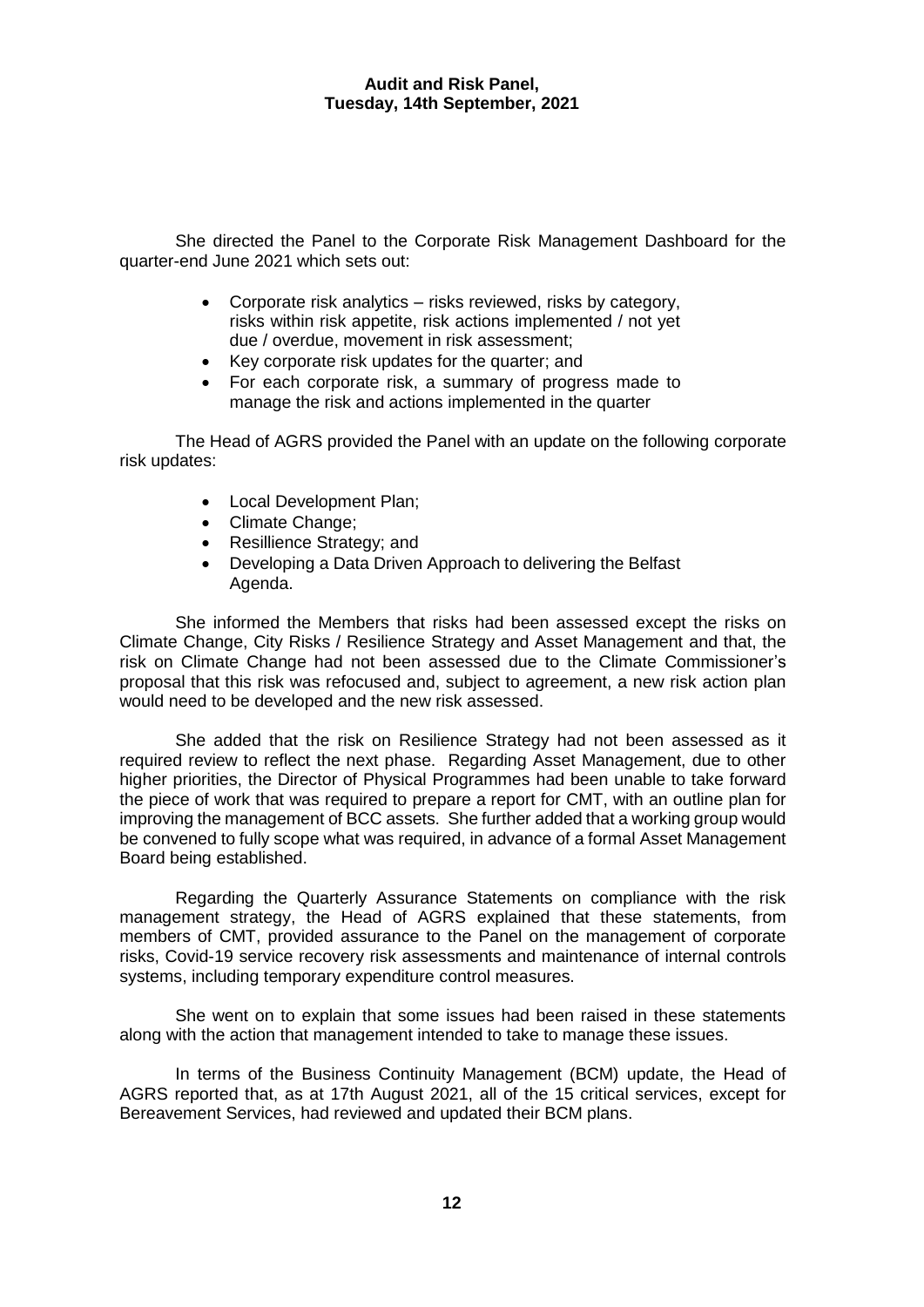She went on to explain that, in December 2020, the Panel agreed for an additional two services to be added to the list of critical services in the Business Continuity Management Policy, the Customer Hub and Property Maintenance. She explained that AGRS was supporting these services in the development of their business continuity plans and had provided feedback on the draft BCM Plan for the Customer Hub and had offered to provide advice to Property Maintenance.

She also stated that AGRS was supporting Digital Services in running an Incident Response exercise in October, designed around a cyber-attack, which would provide some valuable learning from an emergency response/ business continuity perspective.

The Members of the Panel agreed to note the:

- 1. Corporate risk management dashboard and update for quarterend June 2021 including the reframing of the corporate risks regarding the Local Development Plan and Climate Change;
- 2. Assurances from senior management regarding compliance with the Risk Strategy, based on the assurance statements for quarter-end June 2021; and
- 3. The current position regarding review and update of the business continuity plans for the critical services to take account of learning from the pandemic.

## **Assurance Map**

The Audit Governance and Risk Services Manager pointed out to the Members that the Council had an Assurance Framework which was underpinned by the three lines model which divided each type of assurance into either management control, corporate oversight or independent assurance. He added that Audit, Governance and Risk Services, as the Council's internal audit function, was responsible for providing independent assurance that the Council's risk management, governance and control processes operate effectively, but that this was only one of multiple sources of assurance.

He advised the Panel that an assurance map was a useful tool that could help the organisation to understand the various assurances that were in place as well as helping the organisation to identify any gaps that might exist, in particular, with regard to key corporate risks and financial systems.

He reported that an assurance map would:

- I. Allow senior management to review and assess the assurances they have in place over the management of corporate risks / operation of key financial processes and to identify any gaps or areas of duplication;
- II. Provide clarity to members and senior management on the range of assurances available and whether they are in line with their assurance requirements / expectations for these corporate risks and key financial processes;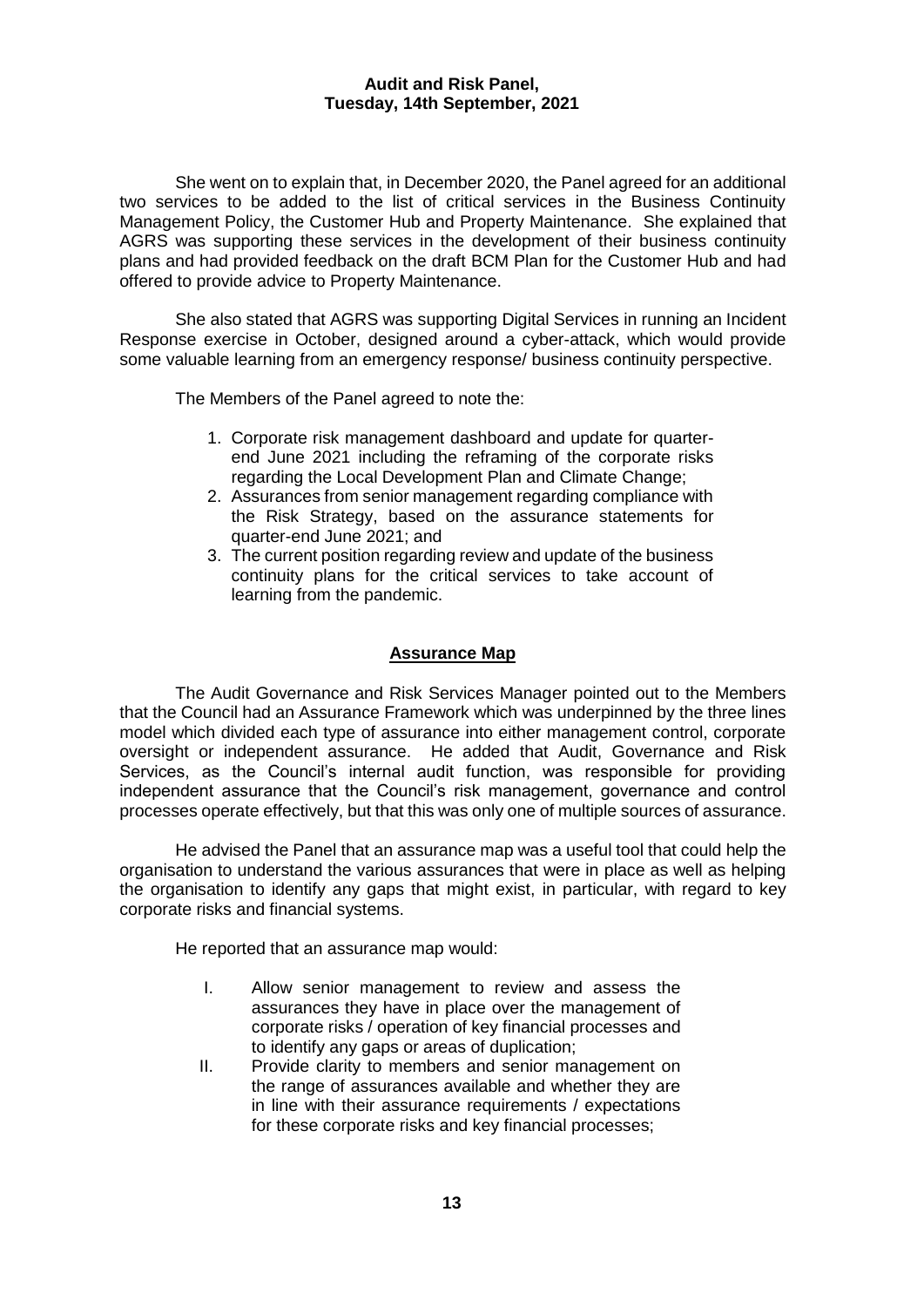- III. Enable the Audit & Risk Panel to fulfil their role "to provide independent assurance to those charged with governance (Members and senior management) on the adequacy of the risk management framework and the internal control environment.";
- IV. Enable the Audit Assurance Board to deliver their main purpose "to oversee the effective operation of the Council's assurance framework. In doing so, the Board will play a key role in ensuring that the Council's governance arrangements are fit for purpose and enable the Council to meet its statutory obligations and achieve its objectives.";
- V. Support the Board / Panel in their consideration of the annual review of the effectiveness of the council's system of internal control, which is reported in the Annual Governance Statement, and which the Board / Panel recommend to SPAR for approval; and
- VI. Help AGRS to better understand assurance activities across the council and use this information when developing the audit plan thereby allowing AGRS to demonstrate compliance with the International Professional Practices Framework (IPPF) Standard 2050 which requires that the Head of AGRS should "share information, coordinate activities, and consider relying upon the work of other internal and external assurance and consulting service providers to ensure proper coverage and minimise duplication of efforts". AGRS are due to be assessed by external review against professional audit standards during 2022/23.

He outlined the proposed approach to developing an assurance map and sought agreement for initiating the development of an assurance map, with an initial focus on corporate risks and key financial processes. He added that AGRS would then map out the various sources of assurance for each of the corporate risks and key financial processes and discuss this with management. As part of this work, AGRS would agree a process for ongoing review and update of the assurance map.

The Panel agreed to note the benefits of developing an assurance map for the Council's corporate risks and key financial systems and agreed that AGRS to take forward this piece of work.

# **Update on Conflict of Interest, Gifts and Hospitality Policy**

The Governance and Compliance Manager advised the Members that a recent internal audit report had indicated that improvements were required to ensure that there was a satisfactory level of compliance with respect to both policies and the procedures required to be followed when registering a conflict of interest or recording acceptance or provision of gifts and/or hospitality. The audit also highlighted the need for all staff to be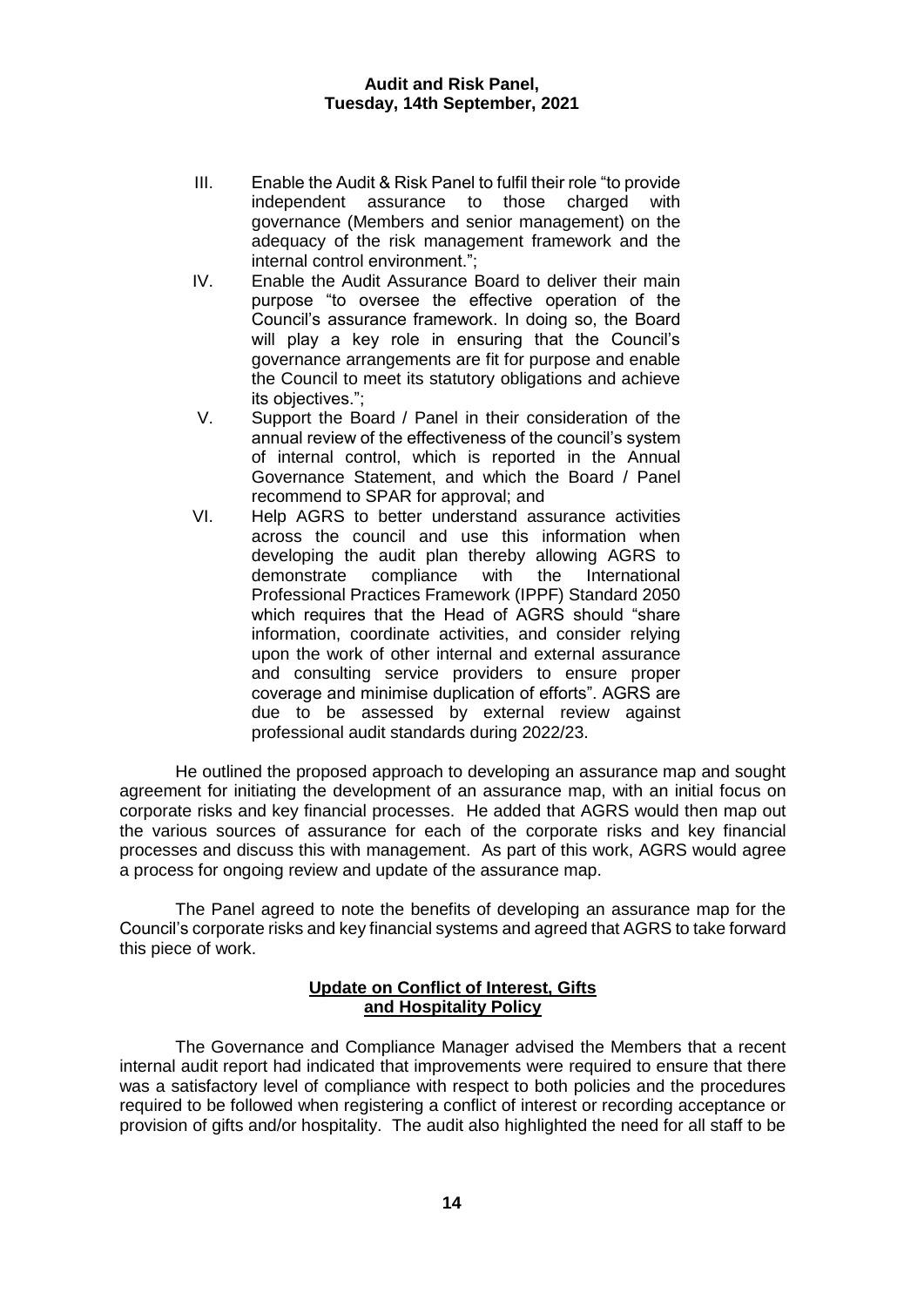made aware of the policies and to ensure that declarations were made in a consistent manner.

She reported that it was proposed that a single, simplified policy would make it easier for staff to make declarations with respect to both potential conflicts of interest and in the acceptance or provision of gifts and hospitality and that the new policy would not fundamentally change any of the obligations upon staff which would remain derived from existing documentation (including the Code of Conduct for Belfast City Council Officers and the Accounting Manual).

She proposed that the new policy would:

- allow for the policies to be combined and simplified;
- allow for outdated terminology to be replaced and updated;
- provide clearer guidance to staff;
- make it easier for staff to access and complete the various forms attached to the policy;
- make it easier for nominated officers to record and maintain a record of all declarations made; and
- improve overall compliance with the policy.

She advised the Members that a new policy had been drafted and was being consulted upon by JNCC, however, the departmental nominated officers had been instructed to remind all staff of their obligations under the existing policy and complete any outstanding compliance exercises and update the registers accordingly.

She added that following consultation with JNCC, the new policy and timeline for implementation would be brought to the Corporate Management Team for approval.

The Panel agreed to note the content of the report.

# **Action Plan in Response to Peter Coll QC Report: Progress Update**

The City Solicitor reminded the Panel that in February, 2021, Mr. Peter Coll QC provided his report to the Council on the events surrounding the arrangements for the cremation of Mr. Robert Storey at Roselawn Crematorium on 30th June, 2020.

He outlined to the Members, the proposed action plan in response to Mr. Coll's recommendations, which included:

- Member/Officer communications and decision making;
- Workforce, structures and culture;
- Crisis Management; and
- Improvements to Roselawn Crematorium.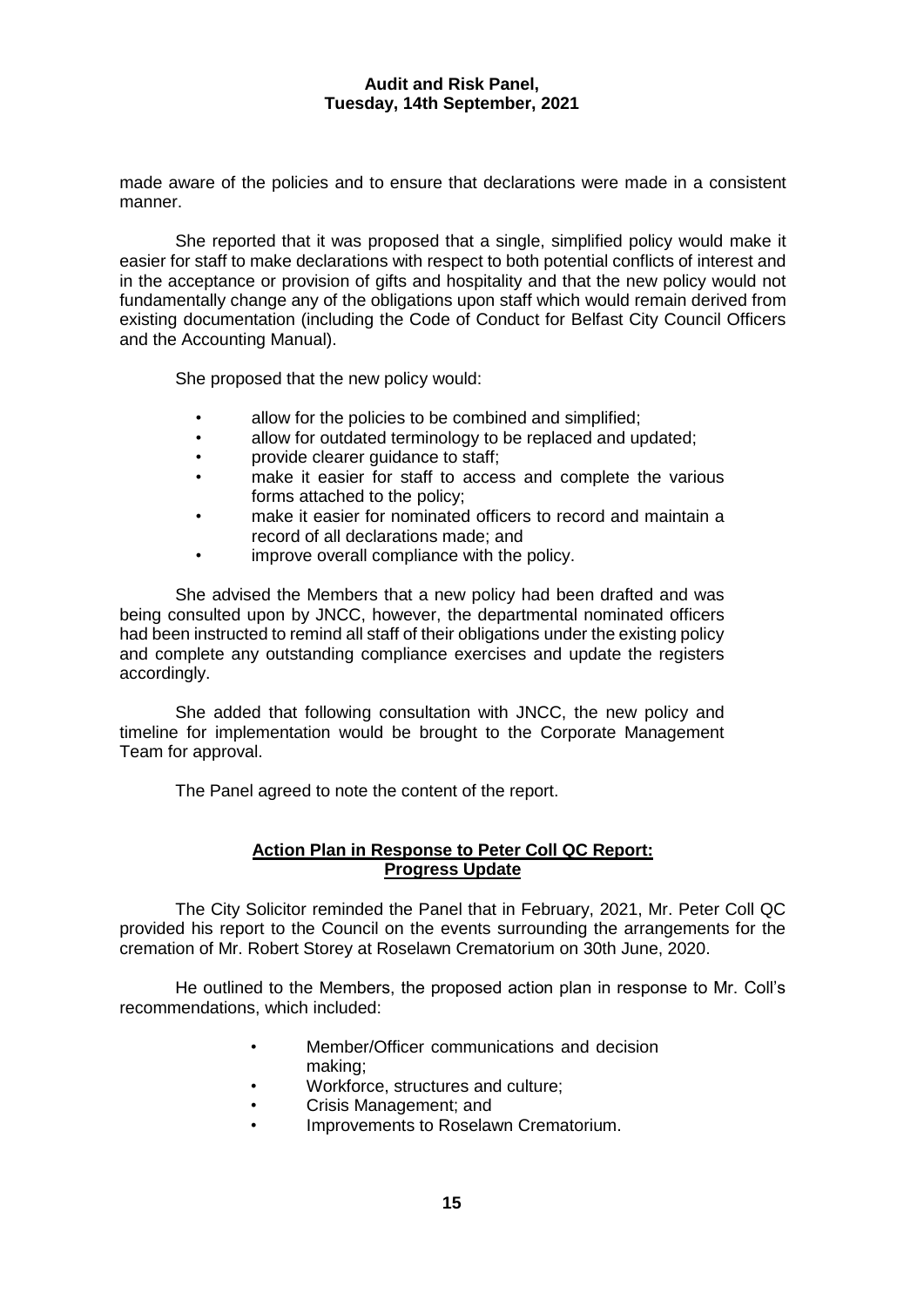He advised the Panel that the Members would be provided with further updates over the coming months, as proposed actions were undertaken in response to the recommendations contained within Mr. Coll QC's report.

The Panel noted the progress made to date and that, regular updates on this report would be a standing agenda item for both the Audit Assurance Board and the Audit and Risk Panel.

# **Performance Improvement – 2019-20 Year End Assessment and Arrangements for 2020-21**

The Strategic Director of Finance and Resources asked the Members of the Panel to consider the undernoted report:

# **"1.0 Purpose of Report or Summary of main Issues**

**The purpose of this paper is to:**

- **Update the Panel on progress to comply with the performance improvement duty as laid in in Part 12 of the Local Government (NI) Act 2014 in relation the 2019-20 Audit;**
- **Update the Panel on the arrangements for 2020-21 and 2021-22**

# **2.0 Recommendations**

**The Panel is asked to:**

- **Note the update on the 2019-20 Audit in the context of the Covid-19 emergency;**
- **Note the update on the arrangements for 2020-21 and 2021- 22**
- **3.0 Main report**

# **Year End Corporate Performance Assessment**

# **NIAO audit and assessment 2020**

**As previously reported the Performance Unit within the Finance and Resources Directorate produced a Year End Operational Update for 2019-20 which was considered by the Panel. Subsequently as required the report was published online by the 30 September 2020.** 

**The NIAO audit and assessment of BCC's Improvement activity was completed in February 2021, in the context of the Covid-19 emergency the timeline was shifted. NIAO had previously advised that the proposed deadline for final reports would be March 2021, however final audit reports have still to**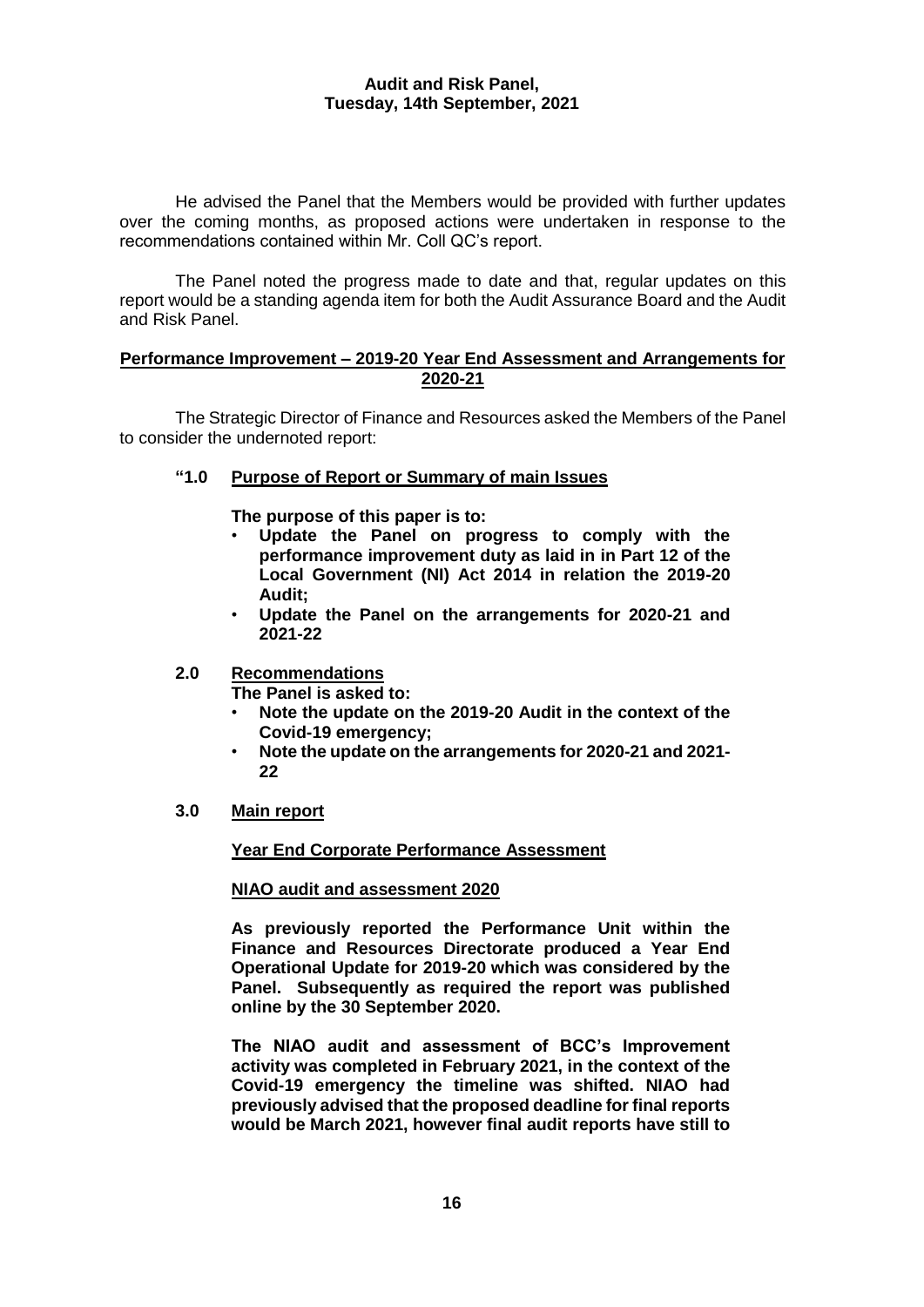**be issued by NIAO. The Panel will be updated once the final report has been received.** 

# **BCC Improvement Plan 2021 / 22**

**SP&R Committee in June agreed, via delegated authority to the Chief Executive to approve the Improvement Plan for 2021/22. The Improvement plan does not include everything that council plans to do that year, but instead focuses on a smaller set of key improvement priorities, as informed by resident priorities and evidenced by need. The Plan for 2021/22 includes six improvement objectives, aligned to the Belfast: Our Recovery plan, these are**

| <b>Our city</b>                                                                                                                                           |  |  |
|-----------------------------------------------------------------------------------------------------------------------------------------------------------|--|--|
| We will support our city to recover by helping to restore the social and cultural vibrancy of our city<br>spaces and places in a safe and sustainable way |  |  |
| <b>Our services</b>                                                                                                                                       |  |  |
| We will take steps to ensure our services adapt and improve in the short and longer term                                                                  |  |  |
| <b>Our communities</b>                                                                                                                                    |  |  |
| We will work with and support our communities, helping them to become stronger, healthier and<br>more resilient                                           |  |  |
| Our economy                                                                                                                                               |  |  |
| We will work in collaboration with others to protect and create jobs and support people into<br>employment                                                |  |  |
| <b>Our environment</b>                                                                                                                                    |  |  |
| We will take action to protect the environment and improve the sustainability of Belfast                                                                  |  |  |
| <b>Digital innovation</b>                                                                                                                                 |  |  |
| We will improve digital inclusion and enhance our digital infrastructure to support jobs, our<br>economy, sustainability and wellbeing                    |  |  |

**The 2021/22 Improvement Plan was subsequently published on the council website by 30th June in order to meet the statutory deadline.**

**A mid-year report on progress made against activities contributing to the Improvement Objectives contained within our 2021-22 Improvement Plan will be brought to the next Panel meeting in December in line with our agreed processes.**

# **Arrangements for Performance Improvement 2020-21 and 2021-22**

**Guidance in relation to the format and requirements for the 2020/21 audit is still to be formally agreed and issued. There was no requirement for a Performance Improvement Plan for 2020-21, and guidance on what areas the audit will focus on for that reporting period has still to be issued. In the absence**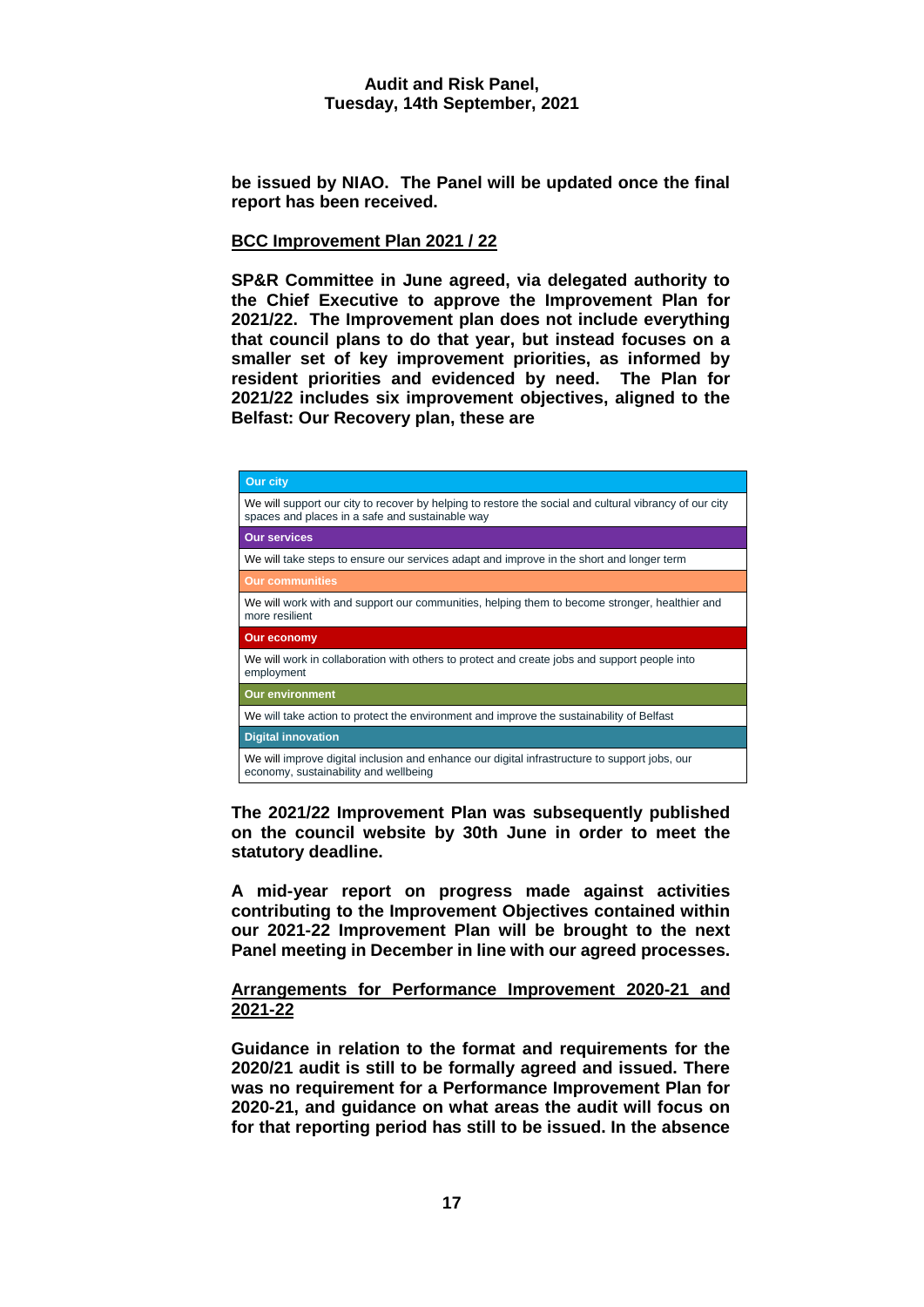**of any guidance, the performance unit will compile a short summary update, to include the year end statutory indicators or 2020-21 rather than a full year end update and publish the figures by the 30th September deadline.**

**The Performance Improvement Working Group, made up of representatives from each of the 11 Councils and chaired by the Chief Executive of M&EA, on behalf of SOLACE NI, continue to have discussions with the Department for Communities and NIAO with regards to performance improvement. The Performance Unit will continue to engage in discussions via the Working Group on moving forward with performance improvement for 2021/22 and the format and requirements for the 2020/21 audits.** 

# **Financial & Resource Implications**

**Audit fees will be calculated on the basis of the time spent by the NIAO on Belfast's audit and as previously advised should be reduced this year to 25%-30% of the previous cost.**

# **Equality or Good Relations Implications/Rural Needs Assessment**

# **None associated with this report.**

The Panel agreed to note the update on the 2019-20 Audit in the context of the Covid-19 emergency and the update on the arrangements for 2020-21 and 2021-22.

# **Non-Executive Member of the Audit and Risk Panel**

The Chairperson asked the Non-Executive Member of the Panel, Ms. G. Fahy, to retire from the meeting for the discussion of the report, and she left the meeting while the item was being considered.

The Panel was reminded that, in line with recommended practice, the work of the Audit and Risk Panel had, for a number of years, been supported by the attendance and input of an external Member as a source of expertise on audit and finance related matters, augmenting the skills / experience provided by the Elected Members.

The Chairperson pointed out that the current external Member, Ms Geraldine Fahy, had provided the Elected Members of the Panel with an objective perspective and that her contract commenced in November 2020, initially for one year with possible extension for a further two years and asked the Panel to consider extending the existing agreement to provide the Council with the appropriate continuity of service

The Panel agreed to extend Ms. Fahy's contract for an additional two years.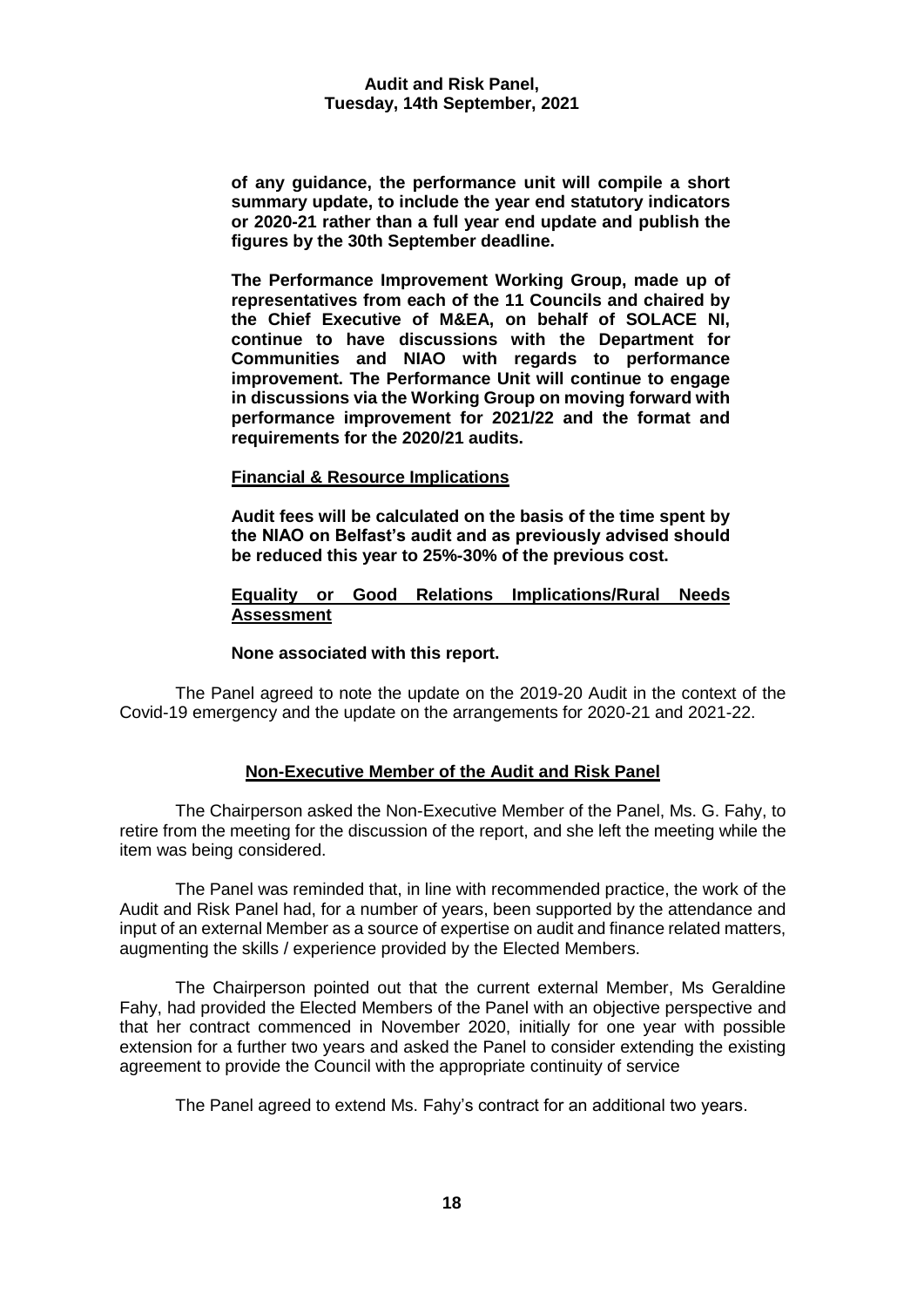# **Reporting Protocol for Sharing Best Practice**

The Head of Audit, Governance and Risk reminded the Panel that, at a workshop in April 2021, the Panel had recognised that it was important for Members and officers to be aware of, and to comply with best practice guidance issued by the Northern Ireland Audit Office (NIAO), CIPFA and other organisations and asked for assurances on the processes around this.

With regard to the reporting protocol process, she advised the Panel that AGRS had an established process in place to help ensure that management were aware of best practice guidance by, reviewing relevant guidance documents, identifying relevant documents and summarising the key points, reviewing any relevant reports received by external organisations and forwarding this information on to relevant management.

She reported that AGRS had provided management with summaries of the following best practice documents and key reports:

Northern Ireland Audit Office

- Capacity and Capability in the Northern Ireland Civil **Service**
- Addiction services in Northern Ireland
- Governance Issues in Sport Northern Ireland
- Annual report and accounts for The Executive Office, Land & Property Services
- Annual Report and Trust Statement Accounts, Department for Infrastructure and
- Department of Health Annual Report and Accounts

National Audit Office

- Improving broadband
- Achieving net zero
- Lessons learned from Major Programme

# Department of Finance

Programme and project management guidance

# Independent inquiry

- Renewable Heating Incentive Inquiry Report (Summary and recommendations)
- Best Value Report
- Liverpool City Council

She advised the Members that it was proposed that updates on the reporting protocol process would be provided to the Assurance Board and the Audit and Risk Panel via the AGRS quarterly progress report.

The Members of the Panel agreed to note: